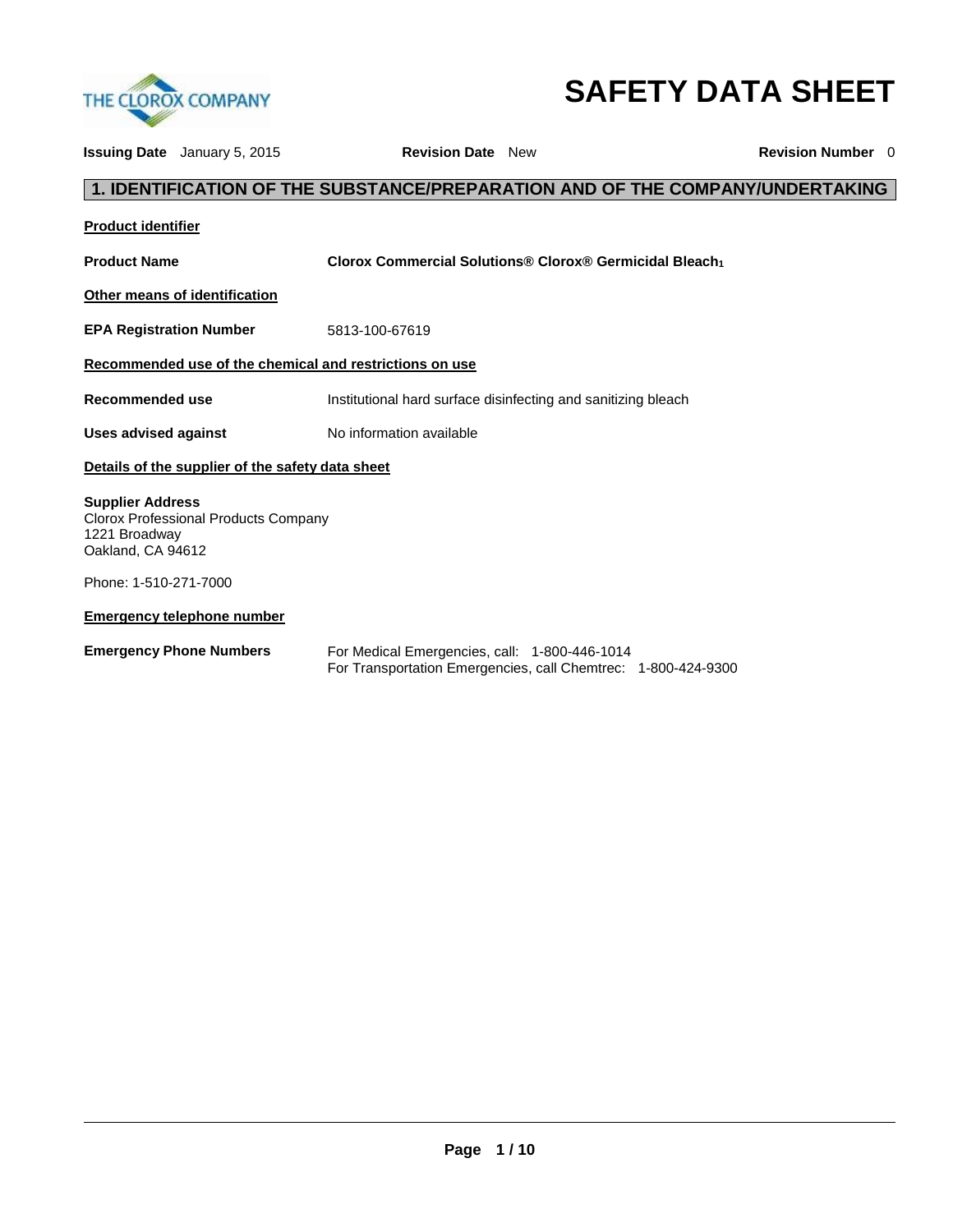# **2. HAZARDS IDENTIFICATION**

### **Classification**

This chemical is considered hazardous by the 2012 OSHA Hazard Communication Standard (29 CFR 1910.1200).

| Skin<br>⊦corrosion/irritation                     | nte. |
|---------------------------------------------------|------|
| Serious<br><u>ırrıtatıor</u><br>damage/eve<br>eve | '≏t∠ |

### **GHS Label elements, including precautionary statements**

### **Emergency Overview**

| <b>Signal word</b>                                    | <b>Danger</b>                           |                       |             |  |                    |
|-------------------------------------------------------|-----------------------------------------|-----------------------|-------------|--|--------------------|
| <b>Hazard Statements</b><br>Causes serious eye damage | Causes severe skin burns and eye damage |                       |             |  |                    |
|                                                       |                                         |                       |             |  |                    |
| Appearance                                            | Clear, pale yellow                      | <b>Physical State</b> | Thin liquid |  | <b>Odor</b> Bleach |

# **Precautionary Statements - Prevention**

Wash face, hands and any exposed skin thoroughly after handling.

Wear protective gloves, protective clothing, face protection, and eye protection such as safety glasses.

### **Precautionary Statements - Response**

Immediately call a poison center or doctor.

If swallowed: Rinse mouth. Do NOT induce vomiting.

If on skin (or hair): Take off immediately all contaminated clothing. Rinse skin with water.

Wash contaminated clothing before reuse.

If inhaled: Remove person to fresh air and keep comfortable for breathing.

Specific treatment (see supplemental first aid instructions on this label).

If in eyes: Rinse cautiously with water for several minutes. Remove contact lenses, if present and easy to do. Continue rinsing.

# **Precautionary Statements - Storage**

Store locked up.

### **Precautionary Statements - Disposal**

Dispose of contents in accordance with all applicable federal, state, and local regulations.

### **Hazards not otherwise classified (HNOC)**

Although not expected, heart conditions or chronic respiratory problems such as asthma, chronic bronchitis, or obstructive lung disease may be aggravated by exposure to high concentrations of vapor or mist.

Product contains a strong oxidizer. Always flush drains before and after use.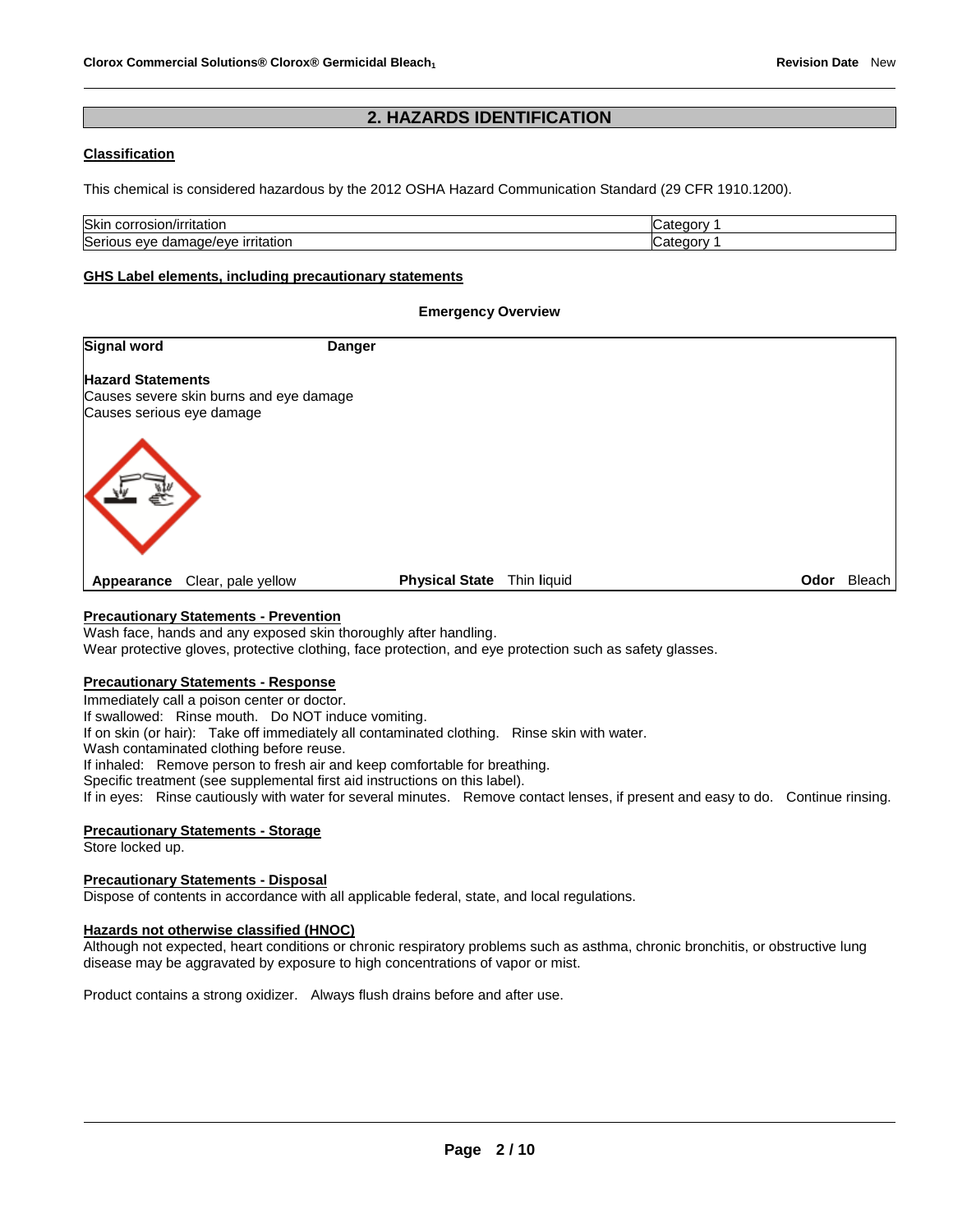# **Unknown Toxicity**

Not applicable.

#### **Other information**

Very toxic to aquatic life with long lasting effects.

# **Interactions with Other Chemicals**

Reacts with other household chemicals such as toilet bowl cleaners, rust removers, acids, or products containing ammonia to produce hazardous irritating gases, such as chlorine and other chlorinated compounds.

# **3. COMPOSITION/INFORMATION ON INGREDIENTS**

| <b>Chem</b><br>. .<br>Name<br>11C.                                                                              | <b>AS-No</b>                             | Weight %<br>7٥ | Secret<br>--- |  |
|-----------------------------------------------------------------------------------------------------------------|------------------------------------------|----------------|---------------|--|
| Sodiun<br>hypochlorite                                                                                          | 700 <sub>0</sub><br>$\sim$<br>~-∠ن<br>ЮC | ιU             |               |  |
| records and the contract of the contract of the contract of the contract of the contract of the contract of the |                                          |                |               |  |

\* The exact percentage (concentration) of composition has been withheld as a trade secret.

| <b>4. FIRST AID MEASURES</b>                                |                                                                                                                                                                                                                                                                                      |  |  |  |
|-------------------------------------------------------------|--------------------------------------------------------------------------------------------------------------------------------------------------------------------------------------------------------------------------------------------------------------------------------------|--|--|--|
| <b>First aid measures</b>                                   |                                                                                                                                                                                                                                                                                      |  |  |  |
| <b>General Advice</b>                                       | Call a poison control center or doctor immediately for treatment advice. Show this safety<br>data sheet to the doctor in attendance.                                                                                                                                                 |  |  |  |
| <b>Eye Contact</b>                                          | Hold eye open and rinse slowly and gently with water for 15 - 20 minutes. Remove contact<br>lenses, if present, after the first 5 minutes, then continue rinsing eye. Call a poison control<br>center or doctor for treatment advice.                                                |  |  |  |
| <b>Skin Contact</b>                                         | Take off contaminated clothing. Rinse skin immediately with plenty of water for 15-20<br>minutes. Call a poison control center or doctor for treatment advice.                                                                                                                       |  |  |  |
| <b>Inhalation</b>                                           | Move to fresh air. If breathing is affected, call a doctor.                                                                                                                                                                                                                          |  |  |  |
| Ingestion                                                   | Have person sip a glassful of water if able to swallow. Do not induce vomiting unless told<br>to do so by a poison control center or doctor.  Do not give anything by mouth to an<br>unconscious person. Call a poison control center or doctor immediately for treatment<br>advice. |  |  |  |
| <b>Protection of First-aiders</b>                           | Avoid contact with skin, eyes, and clothing. Use personal protective equipment as<br>required. Wear personal protective clothing (see section 8).                                                                                                                                    |  |  |  |
| Most important symptoms and effects, both acute and delayed |                                                                                                                                                                                                                                                                                      |  |  |  |
| <b>Most Important Symptoms and</b><br><b>Effects</b>        | Burning of eyes and skin.                                                                                                                                                                                                                                                            |  |  |  |
|                                                             | Indication of any immediate medical attention and special treatment needed                                                                                                                                                                                                           |  |  |  |
| <b>Notes to Physician</b>                                   | Treat symptomatically. Probable mucosal damage may contraindicate the use of gastric<br>lavage.                                                                                                                                                                                      |  |  |  |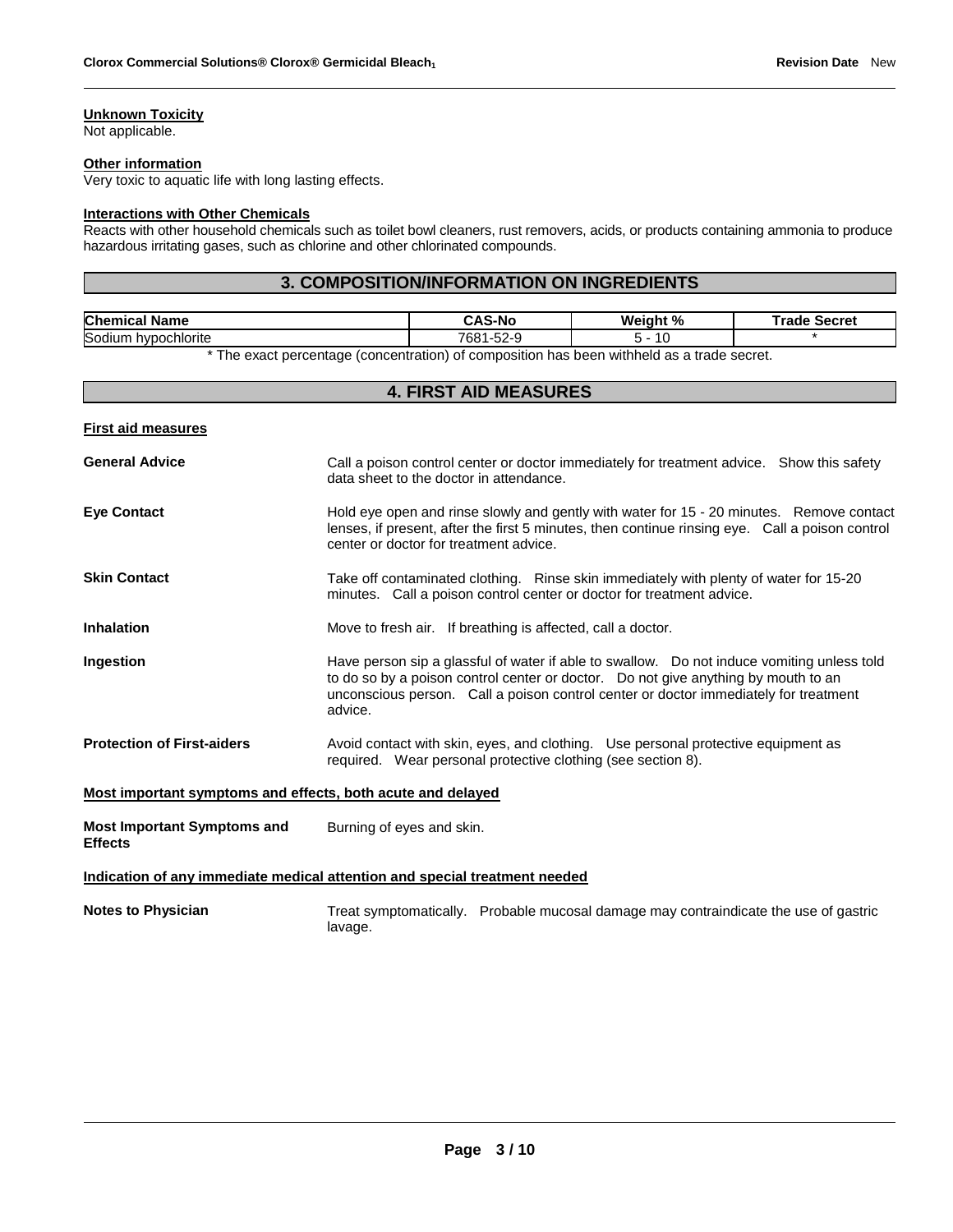# **5. FIRE-FIGHTING MEASURES**

# **Suitable Extinguishing Media**

Use extinguishing measures that are appropriate to local circumstances and the surrounding environment.

#### **Unsuitable Extinguishing Media**

CAUTION: Use of water spray when fighting fire may be inefficient.

## **Specific Hazards Arising from the Chemical**

This product causes burns to eyes, skin, and mucous membranes. Thermal decomposition can release sodium chlorate and irritating gases and vapors.

### **Explosion Data**

**Sensitivity to Mechanical Impact** None.

**Sensitivity to Static Discharge Mone.** 

## **Protective equipment and precautions for firefighters**

As in any fire, wear self-contained breathing apparatus pressure-demand, MSHA/NIOSH (approved or equivalent) and full protective gear.

# **6. ACCIDENTAL RELEASE MEASURES**

#### **Personal precautions, protective equipment and emergency procedures**

| <b>Personal Precautions</b>                          | Avoid contact with eyes, skin, and clothing. Ensure adequate ventilation. Use personal<br>protective equipment as required. For spills of multiple products, responders should<br>evaluate the MSDSs of the products for incompatibility with sodium hypochlorite. Breathing<br>protection should be worn in enclosed and/or poorly-ventilated areas until hazard assessment<br>is complete. |  |  |
|------------------------------------------------------|----------------------------------------------------------------------------------------------------------------------------------------------------------------------------------------------------------------------------------------------------------------------------------------------------------------------------------------------------------------------------------------------|--|--|
| Other Information                                    | Refer to protective measures listed in Sections 7 and 8.                                                                                                                                                                                                                                                                                                                                     |  |  |
| <b>Environmental precautions</b>                     |                                                                                                                                                                                                                                                                                                                                                                                              |  |  |
| <b>Environmental Precautions</b>                     | This product is toxic to fish, aquatic invertebrates, oysters, and shrimp. Do not allow<br>product to enter storm drains, lakes, or streams. See Section 12 for ecological<br>Information.                                                                                                                                                                                                   |  |  |
| Methods and material for containment and cleaning up |                                                                                                                                                                                                                                                                                                                                                                                              |  |  |
| <b>Methods for Containment</b>                       | Prevent further leakage or spillage if safe to do so.                                                                                                                                                                                                                                                                                                                                        |  |  |
| <b>Methods for Cleaning Up</b>                       | Absorb and containerize. Wash residual down to sanitary sewer. Contact the sanitary<br>treatment facility in advance to assure ability to process washed-down material.                                                                                                                                                                                                                      |  |  |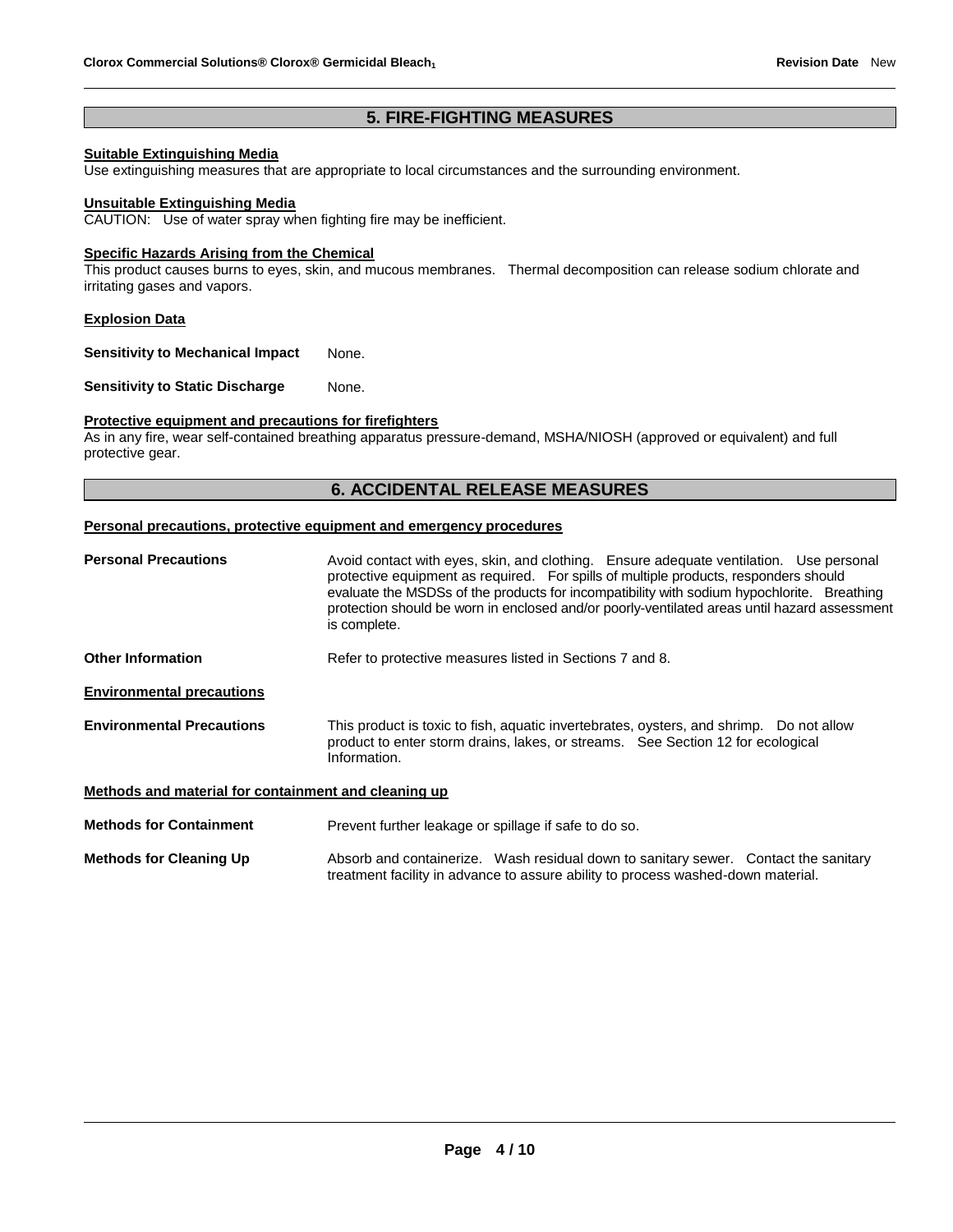# **7. HANDLING AND STORAGE**

### **Precautions for safe handling**

Handling **Handle in accordance with good industrial hygiene and safety practice. Avoid contact with and the Handle in accordance with good industrial hygiene and safety practice. Avoid contact with** skin, eyes, and clothing. Do not eat, drink, or smoke when using this product.

# **Conditions for safe storage, including any incompatibilities**

**Storage** Store away from children. Reclose cap tightly after each use. Store this product upright in a cool, dry area, away from direct sunlight and heat to avoid deterioration. Do not contaminate food or feed by storage of this product.

**Incompatible Products** Toilet bowl cleaners, rust removers, acids, and products containing ammonia.

# **8. EXPOSURE CONTROLS/PERSONAL PROTECTION**

### **Control parameters**

### **Exposure Guidelines**

| <b>Chemical Name</b>             | ACGIH TLV | <b>OSHA PEL</b> | <b>NIOSH IDLH</b> |
|----------------------------------|-----------|-----------------|-------------------|
| Sodium hypochlorite<br>7681-52-9 | None      | None            | None              |

*ACGIH TLV: American Conference of Governmental Industrial Hygienists - Threshold Limit Value. OSHA PEL: Occupational Safety and Health Administration - Permissible Exposure Limits. NIOSH IDLH: Immediately Dangerous to Life or Health.*

# **Appropriate engineering controls**

| <b>Engineering Measures</b>                                           | <b>Showers</b><br>Eyewash stations<br><b>Ventilation systems</b>                                                                                                                                                                                                                                 |
|-----------------------------------------------------------------------|--------------------------------------------------------------------------------------------------------------------------------------------------------------------------------------------------------------------------------------------------------------------------------------------------|
| Individual protection measures, such as personal protective equipment |                                                                                                                                                                                                                                                                                                  |
| <b>Eye/Face Protection</b>                                            | If splashes are likely to occur: Wear safety glasses with side shields (or goggles) or face<br>shield.                                                                                                                                                                                           |
| <b>Skin and Body Protection</b>                                       | Wear rubber or neoprene gloves and protective clothing such as long-sleeved shirt.                                                                                                                                                                                                               |
| <b>Respiratory Protection</b>                                         | If irritation is experienced, NIOSH/MSHA approved respiratory protection should be worn.<br>Positive-pressure supplied air respirators may be required for high airborne contaminant<br>concentrations. Respiratory protection must be provided in accordance with current local<br>regulations. |
| <b>Hygiene Measures</b>                                               | Handle in accordance with good industrial hygiene and safety practice. Wash hands after<br>direct contact. Do not wear product-contaminated clothing for prolonged periods.<br>Remove and wash contaminated clothing before re-use. Do not eat, drink, or smoke when<br>using this product.      |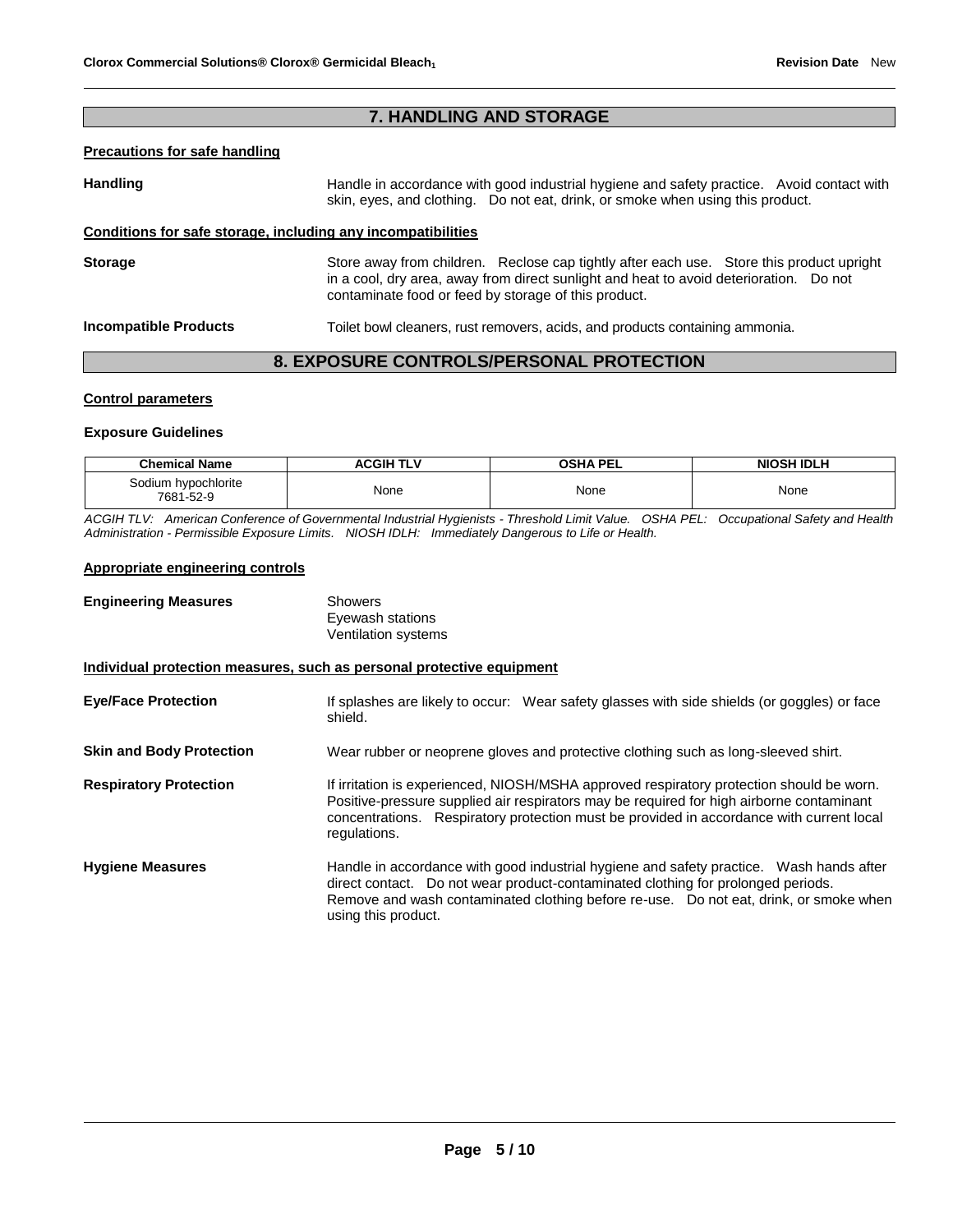# **9. PHYSICAL AND CHEMICAL PROPERTIES**

# **Physical and Chemical Properties**

| <b>Physical State</b><br>Appearance<br>Color            | Thin liquid<br>Clear<br>Pale yellow | Odor<br><b>Odor Threshold</b> | <b>Bleach</b><br>No information available |
|---------------------------------------------------------|-------------------------------------|-------------------------------|-------------------------------------------|
| <b>Property</b>                                         | <b>Values</b>                       | <b>Remarks/Method</b>         |                                           |
| рH                                                      | ~12                                 | None known                    |                                           |
| <b>Melting/freezing point</b>                           | No data available                   | None known                    |                                           |
| Boiling point / boiling range                           | No data available                   | None known                    |                                           |
| <b>Flash Point</b>                                      | Not flammable                       | None known                    |                                           |
| <b>Evaporation rate</b>                                 | No data available                   | None known                    |                                           |
| Flammability (solid, gas)                               | No data available                   | None known                    |                                           |
| <b>Flammability Limits in Air</b>                       |                                     |                               |                                           |
| <b>Upper flammability limit</b>                         | No data available                   | None known                    |                                           |
| Lower flammability limit                                | No data available                   | None known                    |                                           |
| Vapor pressure                                          | No data available                   | None known                    |                                           |
| <b>Vapor density</b>                                    | No data available                   | None known                    |                                           |
| <b>Specific Gravity</b>                                 | $-1.1$                              | None known                    |                                           |
| <b>Water Solubility</b>                                 | Soluble                             | None known                    |                                           |
| Solubility in other solvents                            | No data available                   | None known                    |                                           |
| Partition coefficient: n-octanol/waterNo data available |                                     | None known                    |                                           |
| <b>Autoignition temperature</b>                         | No data available                   | None known                    |                                           |
| <b>Decomposition temperature</b>                        | No data available                   | None known                    |                                           |
| <b>Kinematic viscosity</b>                              | No data available                   | None known                    |                                           |
| <b>Dynamic viscosity</b>                                | No data available                   | None known                    |                                           |
| <b>Explosive Properties</b>                             | Not explosive                       |                               |                                           |
| <b>Oxidizing Properties</b>                             | No data available                   |                               |                                           |
| <b>Other Information</b>                                |                                     |                               |                                           |
| <b>Softening Point</b>                                  | No data available                   |                               |                                           |
| <b>VOC Content (%)</b>                                  | No data available                   |                               |                                           |
| <b>Particle Size</b>                                    | No data available                   |                               |                                           |
| <b>Particle Size Distribution</b>                       | No data available                   |                               |                                           |

# **10. STABILITY AND REACTIVITY**

### **Reactivity**

Reacts with other household chemicals such as toilet bowl cleaners, rust removers, acids, or products containing ammonia to produce hazardous irritating gases, such as chlorine and other chlorinated compounds.

### **Chemical stability**

Stable under recommended storage conditions.

#### **Possibility of Hazardous Reactions**

None under normal processing.

### **Conditions to avoid**

None known based on information supplied.

# **Incompatible materials**

Toilet bowl cleaners, rust removers, acids, and products containing ammonia.

#### **Hazardous Decomposition Products**

None known based on information supplied.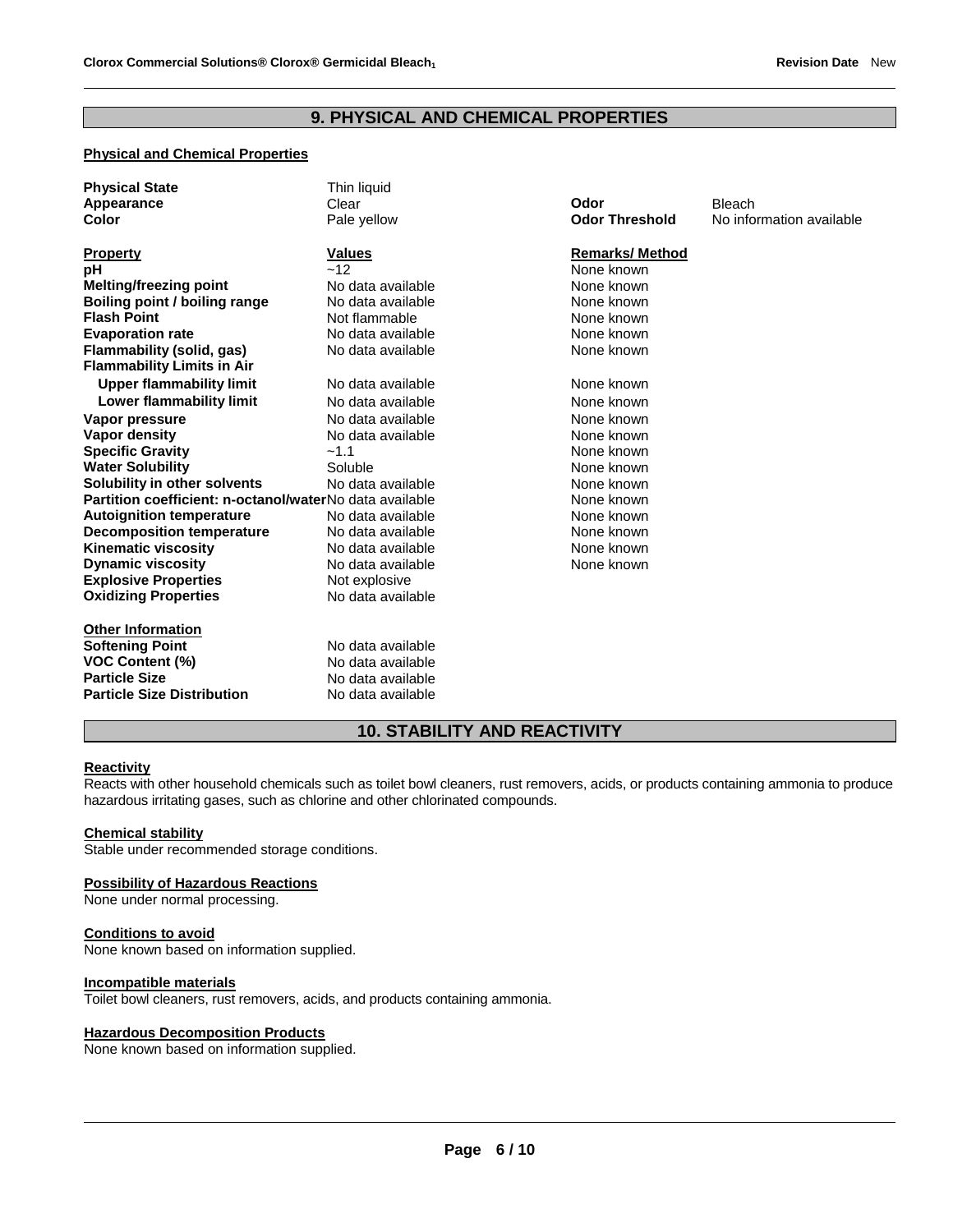# **11. TOXICOLOGICAL INFORMATION**

# **Information on likely routes of exposure**

#### **Product Information** .

| <b>Inhalation</b>   | Exposure to vapor or mist may irritate respiratory tract and cause coughing.<br>Inhalation of<br>high concentrations may cause pulmonary edema. |  |  |
|---------------------|-------------------------------------------------------------------------------------------------------------------------------------------------|--|--|
| <b>Eye Contact</b>  | Corrosive. May cause severe damage to eyes.                                                                                                     |  |  |
| <b>Skin Contact</b> | May cause severe irritation to skin. Prolonged contact may cause burns to skin.                                                                 |  |  |
| Ingestion           | Ingestion may cause burns to gastrointestinal tract and respiratory tract, nausea, vomiting,<br>and diarrhea.                                   |  |  |

### **Component Information**

| <b>Chemical Name</b>             | ∟D50 Oral        | ∟D50 Dermal           | <b>LC50 Inhalation</b> |
|----------------------------------|------------------|-----------------------|------------------------|
| Sodium hypochlorite<br>7681-52-9 | 8200 mg/kg (Rat) | >10000 mg/kg (Rabbit) |                        |

# **Information on toxicological effects**

**Symptoms** May cause redness and tearing of the eyes. May cause burns to eyes. May cause redness or burns to skin. Inhalation may cause coughing.

# **Delayed and immediate effects as well as chronic effects from short and long-term exposure**

**Sensitization No information available.** 

**Mutagenic Effects No information available.** 

**Carcinogenicity** The table below indicates whether each agency has listed any ingredient as a carcinogen.

| ' Name<br>Chamical .                            | ∶GIH | ADC   | .<br>NU | ---- |
|-------------------------------------------------|------|-------|---------|------|
| odium hypochlorite<br>$-22$<br>7681<br>। -౦∠- ⊎ |      | Group |         |      |

*IARC (International Agency for Research on Cancer) Group 3 - Not Classifiable as to Carcinogenicity in Humans* 

| <b>Reproductive Toxicity</b>                                                              | No information available.                                                                                                       |
|-------------------------------------------------------------------------------------------|---------------------------------------------------------------------------------------------------------------------------------|
| <b>STOT - single exposure</b>                                                             | No information available.                                                                                                       |
| <b>STOT - repeated exposure</b><br><b>Chronic Toxicity</b><br><b>Target Organ Effects</b> | No information available.<br>Carcinogenic potential is unknown.<br>Respiratory system, eyes, skin, gastrointestinal tract (GI). |
| <b>Aspiration Hazard</b>                                                                  | No information available.                                                                                                       |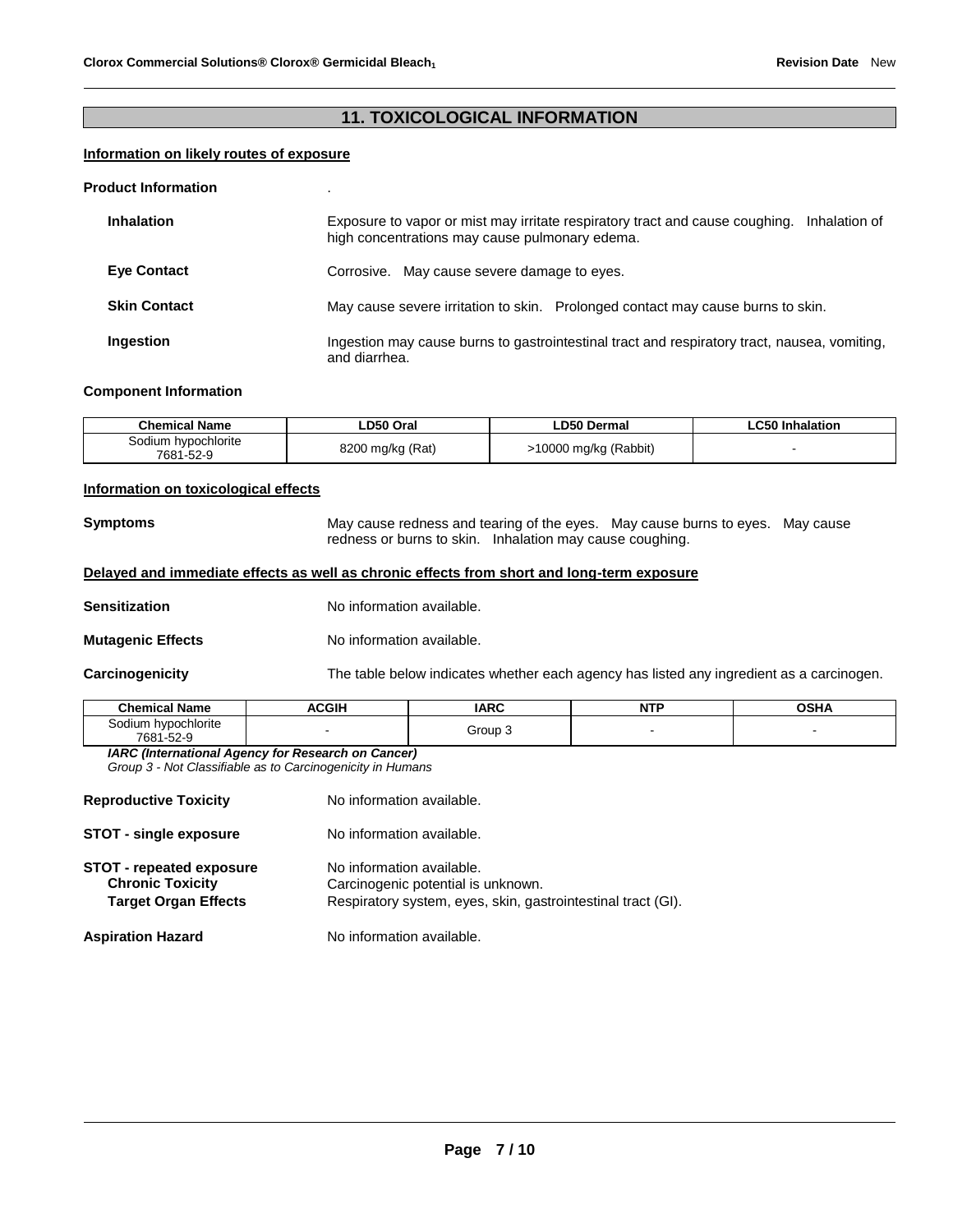### **Numerical measures of toxicity - Product Information**

### **The following values are calculated based on chapter 3.1 of the GHS document**

**ATEmix (oral)** 54 g/kg **ATEmix (inhalation-dust/mist)** 58 mg/L

# **12. ECOLOGICAL INFORMATION**

# **Ecotoxicity**

Very toxic to aquatic life with long lasting effects.

This product is toxic to fish, aquatic invertebrates, oysters, and shrimp. Do not allow product to enter storm drains, lakes, or streams.

### **Persistence and Degradability**

No information available.

#### **Bioaccumulation**

No information available.

#### **Other adverse effects**

No information available.

# **13. DISPOSAL CONSIDERATIONS**

#### **Disposal methods**

Dispose of in accordance with all applicable federal, state, and local regulations. Do not contaminate food or feed by disposal of this product.

#### **Contaminated Packaging**

**DOT** NOT REGULATED.

Do not reuse empty containers. Dispose of in accordance with all applicable federal, state, and local regulations.

# **14. TRANSPORT INFORMATION**

| <b>TDG</b>                  | UN3082                                                              |
|-----------------------------|---------------------------------------------------------------------|
| UN-No                       | ENVIRONMENTALLY HAZARDOUS SUBSTANCE, LIQUID, N.O.S.                 |
| <b>Proper Shipping Name</b> | 9                                                                   |
| <b>Hazard Class</b>         | $\mathbf{III}$                                                      |
| <b>Packing Group</b>        | UN3082, ENVIRONMENTALLY HAZARDOUS SUBSTANCE, LIQUID, N.O.S. (SODIUM |
| <b>Description</b>          | HYPOCHLORITE), 9, III, MARINE POLLUTANT                             |
| <b>ICAO</b>                 | UN3082                                                              |
| UN-No                       | ENVIRONMENTALLY HAZARDOUS SUBSTANCE, LIQUID, N.O.S.                 |
| <b>Proper Shipping Name</b> | 9                                                                   |
| <b>Hazard Class</b>         | $\mathbf{III}$                                                      |
| <b>Packing Group</b>        | UN3082, ENVIRONMENTALLY HAZARDOUS SUBSTANCE, LIQUID, N.O.S. (SODIUM |
| <b>Description</b>          | HYPOCHLORITE), 9, III                                               |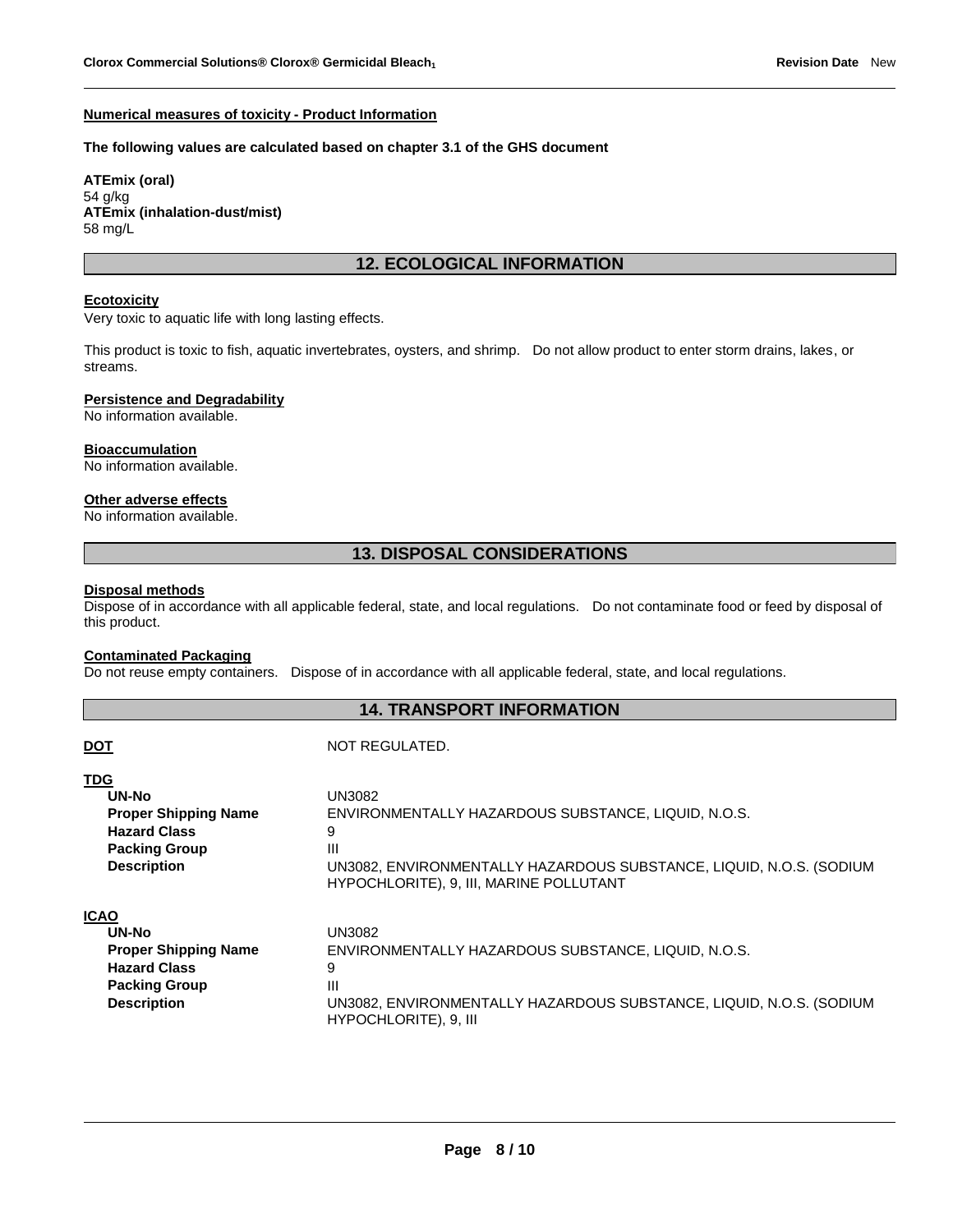| IAIA                        |                                                                                                                |
|-----------------------------|----------------------------------------------------------------------------------------------------------------|
| UN-No                       | UN3082.                                                                                                        |
| <b>Proper Shipping Name</b> | ENVIRONMENTALLY HAZARDOUS SUBSTANCE, LIQUID, N.O.S.                                                            |
| <b>Hazard Class</b>         | 9                                                                                                              |
| <b>Packing Group</b>        | Ш                                                                                                              |
| <b>Description</b>          | UN3082, ENVIRONMENTALLY HAZARDOUS SUBSTANCE, LIQUID, N.O.S. (SODIUM<br>HYPOCHLORITE), 9, III                   |
| <b>IMDG/IMO</b>             |                                                                                                                |
| UN-No                       | UN3082                                                                                                         |
| <b>Proper Shipping Name</b> | ENVIRONMENTALLY HAZARDOUS SUBSTANCE, LIQUID, N.O.S.                                                            |
| <b>Hazard Class</b>         | 9                                                                                                              |
| <b>Packing Group</b>        | Ш                                                                                                              |
| EmS No.                     | $F-A, S-F$                                                                                                     |
| <b>Marine Pollutant</b>     | Product is a marine pollutant according to the criteria set by IMDG/IMO                                        |
| <b>Description</b>          | UN3082, ENVIRONMENTALLY HAZARDOUS SUBSTANCE, LIQUID, N.O.S. (SODIUM<br>HYPOCHLORITE), 9, III, MARINE POLLUTANT |

# **15. REGULATORY INFORMATION**

# **Chemical Inventories**

| TSCA            | All components of this product are either on the TSCA 8(b) Inventory or otherwise exempt |
|-----------------|------------------------------------------------------------------------------------------|
| <b>DSL/NDSL</b> | from listing.<br>All components are on the DSL or NDSL.                                  |

**TSCA** - United States Toxic Substances Control Act Section 8(b) Inventory **DSL/NDSL** - Canadian Domestic Substances List/Non-Domestic Substances List

### **U.S. Federal Regulations**

#### **SARA 313**

**IATA**

Section 313 of Title III of the Superfund Amendments and Reauthorization Act of 1986 (SARA). This product does not contain any chemicals which are subject to the reporting requirements of the Act and Title 40 of the Code of Federal Regulations, Part 372

#### **SARA 311/312 Hazard Categories**

| <b>Acute Health Hazard</b>               | Yes. |
|------------------------------------------|------|
| <b>Chronic Health Hazard</b>             | N٥   |
| <b>Fire Hazard</b>                       | N٥   |
| <b>Sudden Release of Pressure Hazard</b> | N٥   |
| <b>Reactive Hazard</b>                   | N٥   |

### **Clean Water Act**

This product contains the following substances which are regulated pollutants pursuant to the Clean Water Act (40 CFR 122.21 and 40 CFR 122.42)

| <b>Chemical Name</b>             | <b>CWA - Reportable</b><br>Quantities | <b>CWA - Toxic Pollutants</b> | <b>CWA - Priority Pollutants</b> | <b>CWA - Hazardous</b><br><b>Substances</b> |
|----------------------------------|---------------------------------------|-------------------------------|----------------------------------|---------------------------------------------|
| Sodium hypochlorite<br>7681-52-9 | 100 lb                                |                               |                                  |                                             |

### **CERCLA**

This material, as supplied, contains one or more substances regulated as a hazardous substance under the Comprehensive Environmental Response Compensation and Liability Act (CERCLA) (40 CFR 302)

| <b>Chemical Name</b>             | <b>Hazardous Substances RQs</b> | <b>Extremely Hazardous Substances</b><br><b>RQs</b> | RQ                                        |
|----------------------------------|---------------------------------|-----------------------------------------------------|-------------------------------------------|
| Sodium hypochlorite<br>7681-52-9 | 100 lb                          | $\overline{\phantom{a}}$                            | RQ 100 lb final RQ<br>RQ 45.4 kg final RQ |